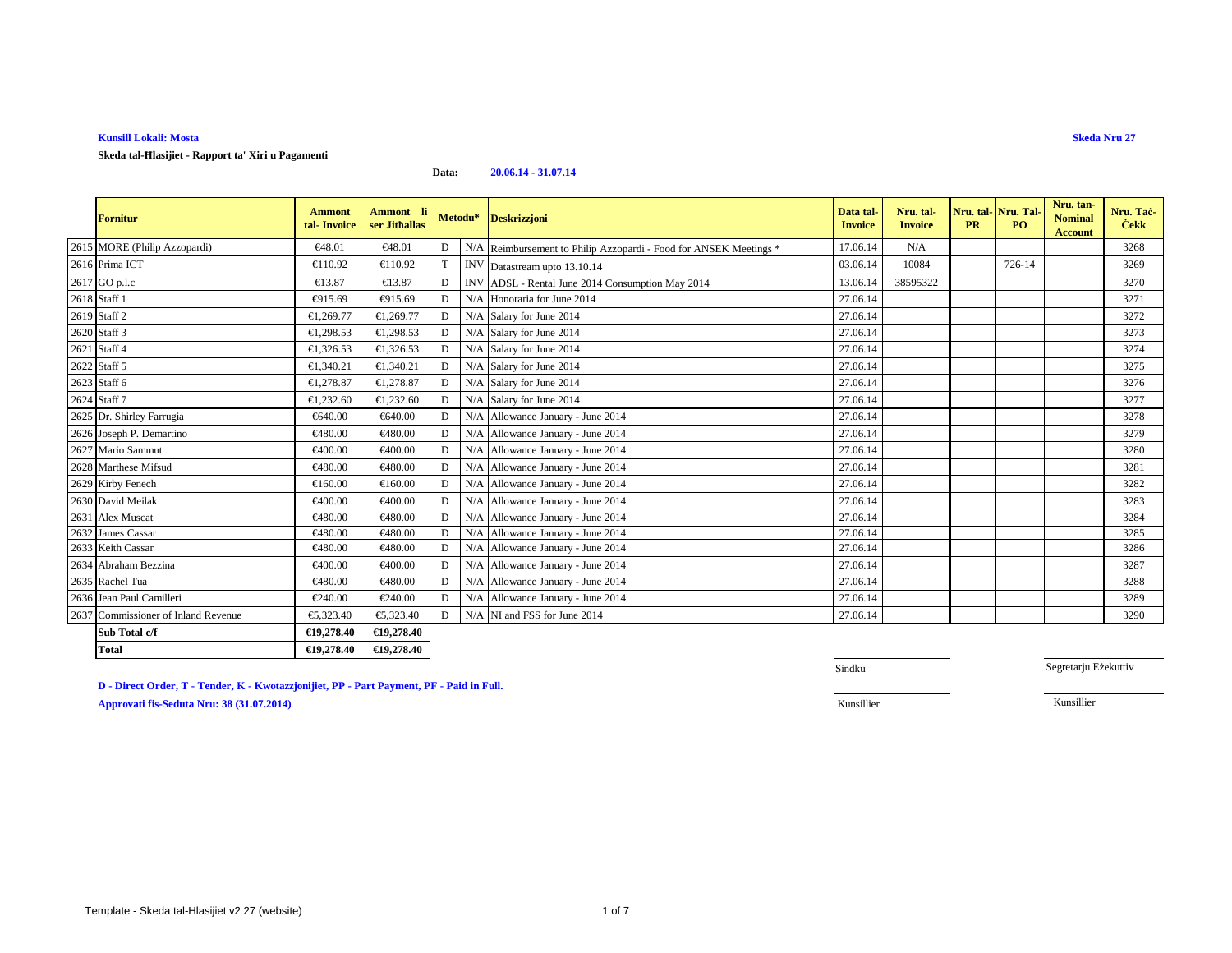**Skeda tal-Ħlasijiet - Rapport ta' Xiri u Pagamenti**

#### **Data:20.06.14 - 31.07.14**

| <b>Fornitur</b>                                  | <b>Ammont tal-</b><br><b>Invoice</b> | Ammont li<br>ser Jithallas |              |            | Metodu* Deskrizzjoni                                                          | Data tal<br><b>Invoice</b> | Nru. tal-<br><b>Invoice</b> | <b>PR</b> | Nru. tal-Nru. Tal-<br>PQ | Nru. tan-<br><b>Nominal</b><br><b>Account</b> | Nru. Tac-<br><b>Cekk</b> |
|--------------------------------------------------|--------------------------------------|----------------------------|--------------|------------|-------------------------------------------------------------------------------|----------------------------|-----------------------------|-----------|--------------------------|-----------------------------------------------|--------------------------|
| 2638 Ministry of Finance, Economy and Investment | €34.94                               | €34.94                     |              |            | INV Permit Re: Tombla on 26.07.14 at Bidnija - Lejla Agrarja 2014             | 27.06.14                   |                             |           |                          |                                               | 3291                     |
| 2639 Philip Azzopardi                            | €1,952.11                            | €1,952.11                  |              |            | INV Service of Maintenance Hand / Office Messenger - June 2014                | 30.06.14                   | June- $14$                  |           |                          | A15                                           | 3292                     |
| 2640 Philip Azzopardi                            | €650.00                              | €650.00                    |              |            | INV Use of Van HGV 017 - June 2014                                            | 30.06.14                   | June-14                     |           |                          | A15                                           | 3293                     |
| 2641 DP Road Construction Ltd.                   | €27,199.40                           | €27,199.40                 |              |            | INV Resurfacing of Triq Salvu Aquilina 30% of $\in$ 90,664.67 (Part Payment)  | 23.06.14                   | 95                          |           |                          |                                               | 3294                     |
| 2642 Dipartiment Protezzjoni Civili              | €108.53                              | €108.53                    | DP           |            | INV Deposit re: Permit Civil Protection service Festa Santa Marija 14         | 02.07.14                   |                             |           |                          |                                               | 3295                     |
| 2643 DP Road Construction Ltd.                   | €26,586.70                           | €26,586.70                 |              |            | INV Resurfacing of Triq Papa Piju XII - 40% of $\in$ 66,466.75 (Part Payment) | 23.06.14                   | 94                          |           |                          |                                               | 3296                     |
| 2644 DP Road Construction Ltd.                   | €12,665.68                           | €12,665.68                 |              | <b>INV</b> | Resurfacing of Triq S. Fiteni 40% of € 31,664.21 (Part Payment)               | 30.06.14                   | 97                          |           |                          |                                               | 3297                     |
| 2645 V&C Contractors Ltd.                        | €13,750.00                           | €13,750.00                 |              |            | Resurfacing of roads re: PPP1 (3rd Instalments in 2014)                       | 08.07.14                   | 2820                        |           |                          |                                               | 3298                     |
| 2646 Dipartiment Protezzjoni Civili              | €108.53                              | €108.53                    | DP           |            | INV Deposit re: Permit Civil Protection service Lejla Agrarja 2014            | 10.07.14                   |                             |           |                          |                                               | 3299                     |
| 2647 Emanuel Camilleri Woodworks                 | €550.00                              | €550.00                    | D            |            | INV Red Wood (prime) for Gnierl-Gharusa tal-Mosta (benches)                   | 15.07.14                   |                             |           | 742-14                   |                                               | 3300                     |
| 2648 GO p.l.c                                    | €13.87                               | €13.87                     | D            |            | INV ADSL - Rental July 2014                                                   | 09.07.14                   | 38722448                    |           |                          |                                               | 3301                     |
| 2649 Commissioner of Police                      | €81.07                               | €81.07                     | D            | <b>INV</b> | 1 Police Service for LejlaAgrarja on 26.07.14 from 18.00 - 24.00              | 16.07.14                   |                             |           |                          |                                               | 3302                     |
| 2650 GO p.l.c                                    | €15.76                               | $\epsilon$ 15.76           | D            |            | INV 79416841 - Rental July 2014 Consumption June 2014                         | 10.07.14                   | 39012987                    |           |                          |                                               | 3303                     |
| 2651 GO p.l.c                                    | €84.68                               | €84.68                     | D            |            | INV 99990002 - Rental July 2014 Consumption June 2014                         | 10.07.14                   | 38998743                    |           |                          |                                               | 3304                     |
| 2652 Maltapost p.l.c                             | €104.00                              | €104.00                    | D            | N/A        | $400$ stamps $(0.26c$ each)                                                   | 22.07.14                   |                             |           |                          |                                               | 3305                     |
| 2653 Staff 1                                     | €915.69                              | €915.69                    | D            | N/A        | Honoraria for July 2014                                                       | 25.07.14                   |                             |           |                          |                                               | 3306                     |
| 2654 Staff 2                                     | €1,208.92                            | €1,208.92                  | $\mathbf{D}$ |            | N/A Salary for July 2014                                                      | 25.07.14                   |                             |           |                          |                                               | 3307                     |
| 2655 Staff 3                                     | €1,232.71                            | €1,232.71                  | D            |            | N/A Salary for July 2014                                                      | 25.07.14                   |                             |           |                          |                                               | 3308                     |
| 2656 Staff 4                                     | €1,258.71                            | €1,258.71                  | $\mathbf{D}$ |            | N/A Salary for July 2014                                                      | 25.07.14                   |                             |           |                          |                                               | 3309                     |
| Sub Total c/f                                    | €88,521.30                           | €88,521.30                 |              |            |                                                                               |                            |                             |           |                          |                                               |                          |
| Sub Total $h/f$ ( page 1 of 7)                   | €19,278,40                           | €19,278.40                 |              |            |                                                                               |                            |                             |           |                          |                                               |                          |

**D - Direct Order, T - Tender, K - Kwotazzjonijiet, PP - Part Payment, PF - Paid in Full.**

**€107,799.70 €107,799.70**

**Approvati fis-Seduta Nru: 38 (31.07.2014)**

**Sub Total b/f ( page 1 of 7)**

**Total**

**Sindku** Sindku Sindku Sindku Sindku Sindku Sindku Sindku Sindku Sindku Sindku Sindku Sindku Sindku Sindku Sindku

Segretarju Eżekuttiv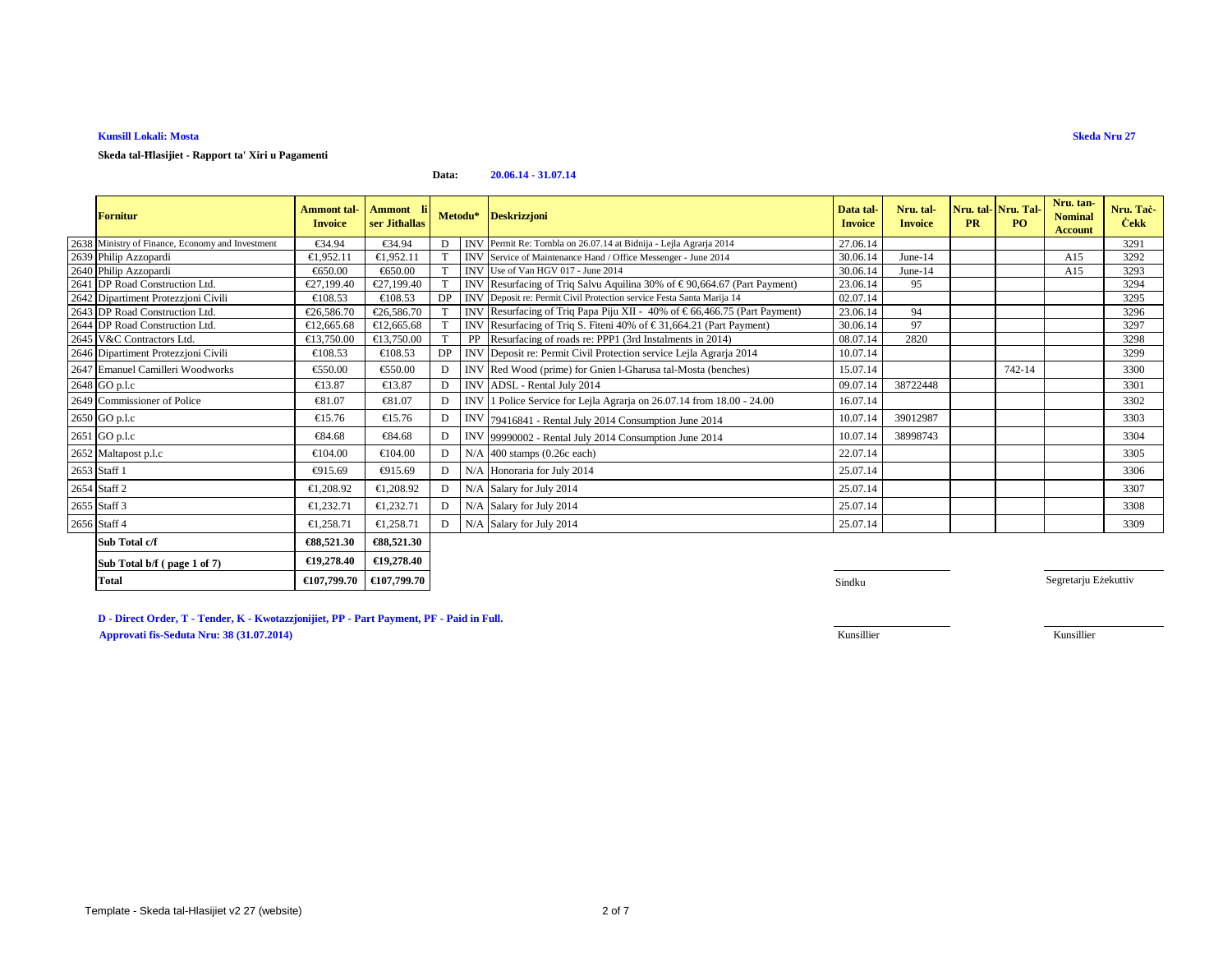**Skeda tal-Hlasijiet - Rapport ta' Xiri u Pagamenti**

#### **Data:20.06.14 - 31.07.14**

| <b>Fornitur</b>                     | <b>Ammont</b> tal-<br><b>Invoice</b> | Ammont li<br>ser Jithallas |             | Metodu* Deskrizzjoni                       | Data tal-<br><b>Invoice</b> | Nru. tal-<br><b>Invoice</b> | Nru. tal-<br><b>PR</b> | Nru. Tal-<br>PO <sub>1</sub> | Nru. tan-<br><b>Nominal</b><br>Account | Nru. Tac-<br><b>Cekk</b> |
|-------------------------------------|--------------------------------------|----------------------------|-------------|--------------------------------------------|-----------------------------|-----------------------------|------------------------|------------------------------|----------------------------------------|--------------------------|
| 2657 Staff 5                        | €1,259.95                            | €1,259.95                  | D           | N/A Salary for July 2014                   | 25.07.14                    |                             |                        |                              |                                        | 3310                     |
| 2658 Staff 6                        | €1,212.33                            | €1,212.33                  | D           | N/A Salary for July 2014                   | 25.07.14                    |                             |                        |                              |                                        | 3311                     |
| 2659 Staff 7                        | €1,161.33                            | €1,161.33                  | D           | N/A Salary for July 2014                   | 25.07.14                    |                             |                        |                              |                                        | 3312                     |
| 2660 Staff 8                        | €942.24                              | €942.24                    | D           | N/A Salary for July 2014                   | 25.07.14                    |                             |                        |                              |                                        | 3313                     |
| 2661 Commissioner of Inland Revenue | €3.634.00                            | €3,634.00                  | D           | N/A NI and FSS for illy 2014               | 25.07.14                    |                             |                        |                              |                                        | 3314                     |
|                                     |                                      |                            |             |                                            |                             |                             |                        |                              |                                        |                          |
| 2662 Adam Bugeja                    | €785.31                              |                            | T           | INV Civil Works at Triq San Anton Abbati   | 18.07.14                    | 552/14                      |                        |                              |                                        | 3315                     |
| 2663 Adam Bugeja                    | €55.46                               |                            | T           | INV Civil Works at Triq il-Bergamott       | 18.07.14                    | 553/14                      |                        |                              |                                        | 3315                     |
| 2664 Adam Bugeja                    | €30.90                               |                            | T           | INV Civil Works at Triq Frangisku Pisani   | 18.07.14                    | 554/14                      |                        |                              |                                        | 3315                     |
| 2665 Adam Bugeja                    | €215.99                              |                            | T           | INV Civil Works at Triq Gafa'              | 18.07.14                    | 555/14                      |                        |                              |                                        | 3315                     |
| 2666 Adam Bugeja                    | €3,073.02                            |                            | T           | INV Civil Works at Triq il-Hbit Bl-Ajru    | 18.07.14                    | 556/14                      |                        |                              |                                        | 3315                     |
| 2667 Adam Bugeja                    | €180.10                              |                            | T           | INV Civil Works at Triq il-Barjol          | 18.07.14                    | 557/14                      |                        |                              |                                        | 3315                     |
| 2668 Adam Bugeja                    | €597.78                              |                            | $\mathbf T$ | INV Civil Works at Triq il-Kbira           | 18.07.14                    | 558/14                      |                        |                              |                                        | 3315                     |
| 2669 Adam Bugeja                    | €157.44                              |                            | T           | INV Civil Works at Triq il-Kultellazz      | 18.07.14                    | 559/14                      |                        |                              |                                        | 3315                     |
| 2670 Adam Bugeja                    | €398.26                              |                            | T           | INV Civil Works at Triq il-Poeta           | 18.07.14                    | 560/14                      |                        |                              |                                        | 3315                     |
| 2671 Adam Bugeja                    | €1,887.34                            |                            | T           | INV Civil Works at Triq il-Qalbiena Mostin | 18.07.14                    | 561/14                      |                        |                              |                                        | 3315                     |
| 2672 Adam Bugeja                    | €518.47                              |                            | T           | INV Civil Works at Triq il-Waqqafa         | 18.07.14                    | 562/14                      |                        |                              |                                        | 3315                     |
| 2673 Adam Bugeja                    | €221.21                              |                            | T           | INV Civil Works at Triq ir-Rebbiegha       | 18.07.14                    | 563/14                      |                        |                              |                                        | 3315                     |
| 2674 Adam Bugeja                    | €369.20                              |                            | T           | INV Civil Works at Vjal l-Indipendenza     | 18.07.14                    | 564/14                      |                        |                              |                                        | 3315                     |
| 2675 Adam Bugeja                    | €1,002.80                            |                            | T           | INV Civil Works at Triq l-Isperanza        | 18.07.14                    |                             |                        |                              |                                        | 3315                     |
| 2676 Adam Bugeja                    | €743.83                              |                            | T           | INV Civil Works at Triq Sammy Calleja      | 18.07.14                    | 566/14                      |                        |                              |                                        | 3315                     |
| 2677 Adam Bugeja                    | €769.05                              | €11,006.16                 | <b>T</b>    | INV Civil Works at Triq Carmelo Darmanin   | 18.07.14                    | 568/14                      |                        |                              |                                        | 3315                     |
| Sub Total c/f                       | €19,216.01                           | €19,216.01                 |             |                                            |                             |                             |                        |                              |                                        |                          |
| Sub Total b/f (page 2 of 7)         | €107,799.70                          | €107,799.70                |             |                                            |                             |                             |                        |                              |                                        |                          |
| <b>Total</b>                        | €127,015.71                          | €127,015.71                |             |                                            | Sindku                      |                             |                        |                              | Segretarju Eżekuttiv                   |                          |

**D - Direct Order, T - Tender, K - Kwotazzjonijiet, PP - Part Payment, PF - Paid in Full.Approvati fis-Seduta Nru: 38 (31.07.2014)**Kunsillier

Kunsillier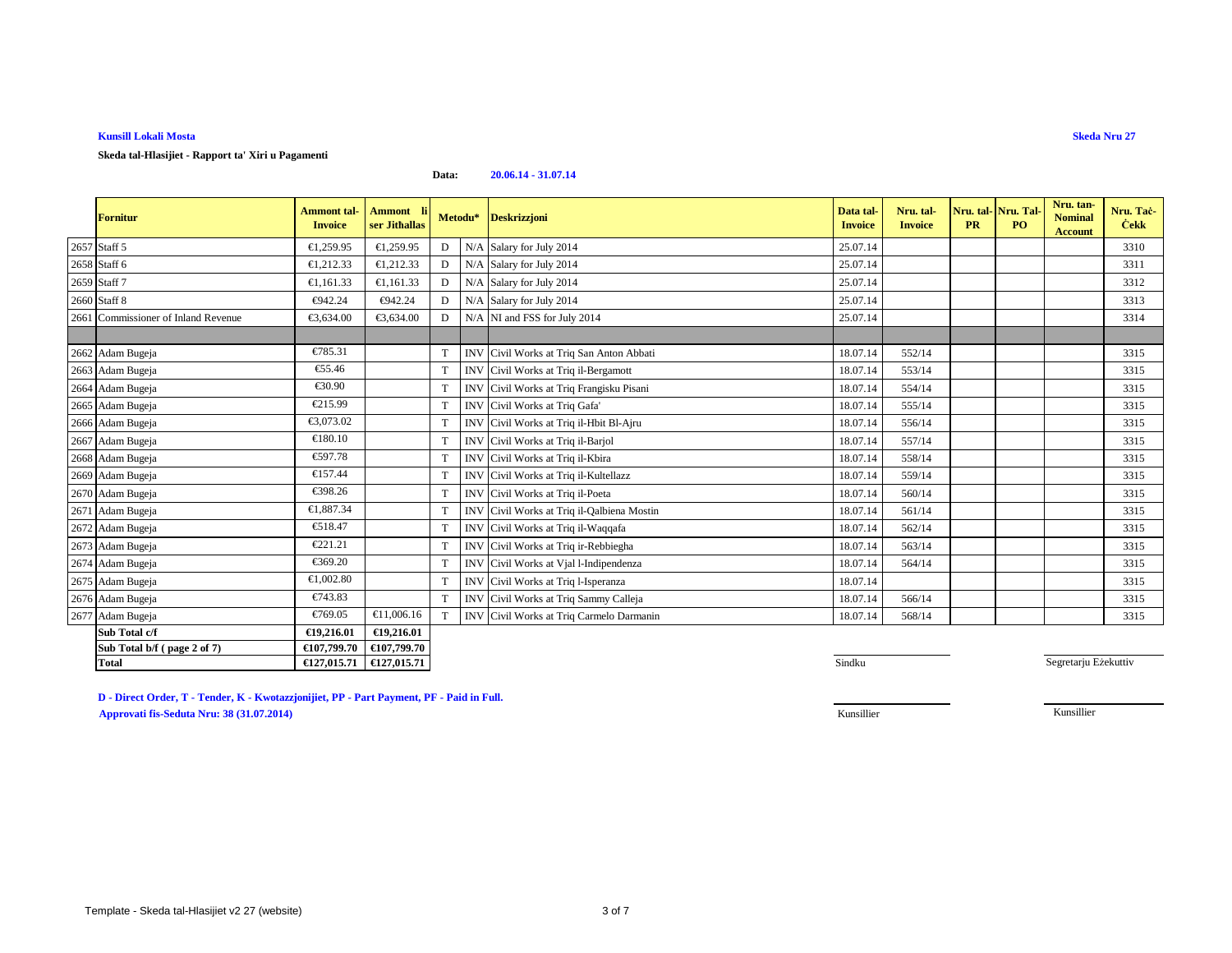**Skeda tal-Hlasijiet - Rapport ta' Xiri u Pagamenti**

#### **Data:20.06.14 - 31.07.14**

| <b>Fornitur</b>                               | <b>Ammont</b> tal-<br><b>Invoice</b> | Ammont l<br>ser Jithallas | Metodu* |            | <b>Deskrizzjoni</b>                                                          | Data tal-<br><b>Invoice</b> | Nru. tal-<br><b>Invoice</b> | Nru. tal-<br><b>PR</b> | Nru. Tal-<br>P <sub>O</sub> | Nru. tan-<br><b>Nominal</b><br><b>Account</b> | Nru. Tac-<br><b>Cekk</b> |
|-----------------------------------------------|--------------------------------------|---------------------------|---------|------------|------------------------------------------------------------------------------|-----------------------------|-----------------------------|------------------------|-----------------------------|-----------------------------------------------|--------------------------|
| 2678 AFS Ltd.                                 | €360.00                              | €360.00                   | D       |            | INV Yellow Street barriers, water filled barriers                            | 13.05.14                    | 213854                      |                        | 703-14                      |                                               | 3316                     |
| 2679 A.R.M.S Ltd.                             | €154.22                              | €154.22                   | D       |            | INV Town Hall at Civic Centre 02-04-14 - 08.06.14 - Water & Electricity bill | 10.07.14                    | 18754561                    |                        |                             |                                               | 3317                     |
| 2680 A.R.M.S Ltd.                             | €45.92                               | €45.92                    | D       |            | INV Taht il-Pont 01.04.14 - 05.06.14 - Water & Electricity bill              | 10.07.14                    | 18754531                    |                        |                             |                                               | 3318                     |
| 2681 A.R.M.S Ltd.                             | €119.63                              | €119.63                   | D       | <b>INV</b> | Garage (handymen) - 05.04.14 - 30.05.14 - Water & Electricity bill           | 10.07.14                    | 18754529                    |                        |                             |                                               | 3319                     |
| 2682 Attard Bros. Construction Materials Ltd. | €16.05                               | €16.05                    | D       | <b>INV</b> | Ciangatura Grey 16" x 16"                                                    | 26.05.14                    | 65345                       |                        | 714-14                      |                                               | 3320                     |
| 2683 Avalon Trading Agency Ltd.               | €52.45                               |                           | D       | <b>INV</b> | Various maintenance supplies                                                 | 26.06.13                    | 9447                        |                        | 725-13                      |                                               | 3321                     |
| 2684 Avalon Trading Agency Ltd.               | €56.98                               | €109.43                   | Е       | <b>INV</b> | Various maintenancesupplies                                                  | 03.09.13                    | 9460                        |                        | 719-14                      |                                               | 3321                     |
| 2685 Anna Grech                               | €600.00                              | €600.00                   |         | <b>INV</b> | Youth Work Services April 2014                                               | 01.05.14                    |                             |                        |                             |                                               | 3322                     |
| 2686 Book Distributors (BDL) Limited          | €123.29                              | €123.29                   | D       | <b>INV</b> | Supply of 17 Books for Mota Regional Library (Memo 4/2014) **                | 15.07.14                    | 234002                      |                        | 747-14                      |                                               | 3323                     |
| 2687 C&X Ironmongery                          | €149.53                              | €149.53                   | D       | <b>INV</b> | Various maintenance supplies                                                 | 20.06.14                    | 8948                        |                        | 732-14                      |                                               | 3324                     |
| 2688 Caprice Glass Works Ltd.                 | €100.00                              | €100.00                   | D       | <b>INV</b> | 19mm Blindato Glass Clearwith polished edges for Wied Speranza               | 11.06.14                    | 11-178 DM                   |                        | 697-14                      |                                               | 3325                     |
| 2689 Central Asphalt Ltd.                     | €35.40                               |                           | D       | <b>INV</b> | Kerb Slabs                                                                   | 12.06.14                    | 50046                       |                        | 718-14                      |                                               | 3326                     |
| 2690 Central Asphalt Ltd.                     | €28.32                               | €63.72                    |         | <b>INV</b> | Kerb(s) Slabs                                                                | 02.08.13                    | 47101                       |                        | $472 - 13$                  |                                               | 3326                     |
| 2691 Complete Supplies Ltd.                   | €163.82                              |                           | D       | <b>INV</b> | Various toners                                                               | 04.06.14                    | 209735                      |                        | 717-14                      |                                               | 3327                     |
| 2692 Complete Supplies Ltd.                   | €37.50                               |                           | D       | <b>INV</b> | Toner                                                                        | 05.06.14                    | 209819                      |                        | 717-14                      |                                               | 3327                     |
| 2693 Complete Supplies Ltd.                   | €117.55                              |                           | D       | <b>INV</b> | Various Cleaning materials                                                   | 15.07.14                    | 211429                      |                        | 734-14                      |                                               | 3327                     |
| 2694 Complete Supplies Ltd.                   | €15.30                               | €334.17                   | D       | <b>INV</b> | Various Cleaning materials                                                   | 15.07.14                    | 211463                      |                        | 734-14                      |                                               | 3327                     |
| 2695 Compunet Ltd.                            | €161.94                              | €161.94                   | D       | <b>INV</b> | Various toners                                                               | 12.05.14                    | 9096                        |                        | 702-14                      |                                               | 3328                     |
| 2696 C.S.D Office Trade                       | €153.40                              |                           | D       |            | INV Canon 712 Black Ink                                                      | 09.06.14                    | 48935                       |                        | 723-14                      |                                               | 3329                     |
| 2697 C.S.D Office Trade                       | €43.70                               | €197.10                   | D       | <b>INV</b> | Various Stationery Items                                                     | 17.07.14                    | 49426                       |                        | 755-14                      |                                               | 3329                     |
| 2698 Daniel Galea                             | €1,499.67                            | €1,499.67                 |         | <b>INV</b> | Accounting Services covering March to June 2014                              | 20.05.14                    | ML03                        |                        |                             |                                               | 3330                     |
| 2699 Datatrak IT Services                     | €18.83                               |                           | D       |            | INV Pre-Region Tickets April 2014                                            | 30.04.14                    | 1010840                     |                        |                             |                                               | 3331                     |
| 2700 Datatrak IT Services                     | €82.40                               | €101.23                   | D       |            | INV Pre-Region Tickets May 2014                                              | 31.05.14                    | 1010864                     |                        | 735-14                      |                                               | 3331                     |
| Sub Total c/f                                 | €4,135.90                            | €4.135.90                 |         |            |                                                                              |                             |                             |                        |                             |                                               |                          |
| Sub Total b/f (page 3 of 7)                   | €127,015.71                          | €127,015.71               |         |            |                                                                              |                             |                             |                        |                             |                                               |                          |
| Total                                         | €131,151.61                          | €131,151.61               |         |            |                                                                              | Sindku                      |                             |                        |                             | Segretarju Eżekuttiv                          |                          |

**D - Direct Order, T - Tender, K - Kwotazzjonijiet, PP - Part Payment, PF - Paid in Full.Approvati fis-Seduta Nru: 38 (31.07.2014)**Kunsillier Kunsillier

**Skeda Nru 27**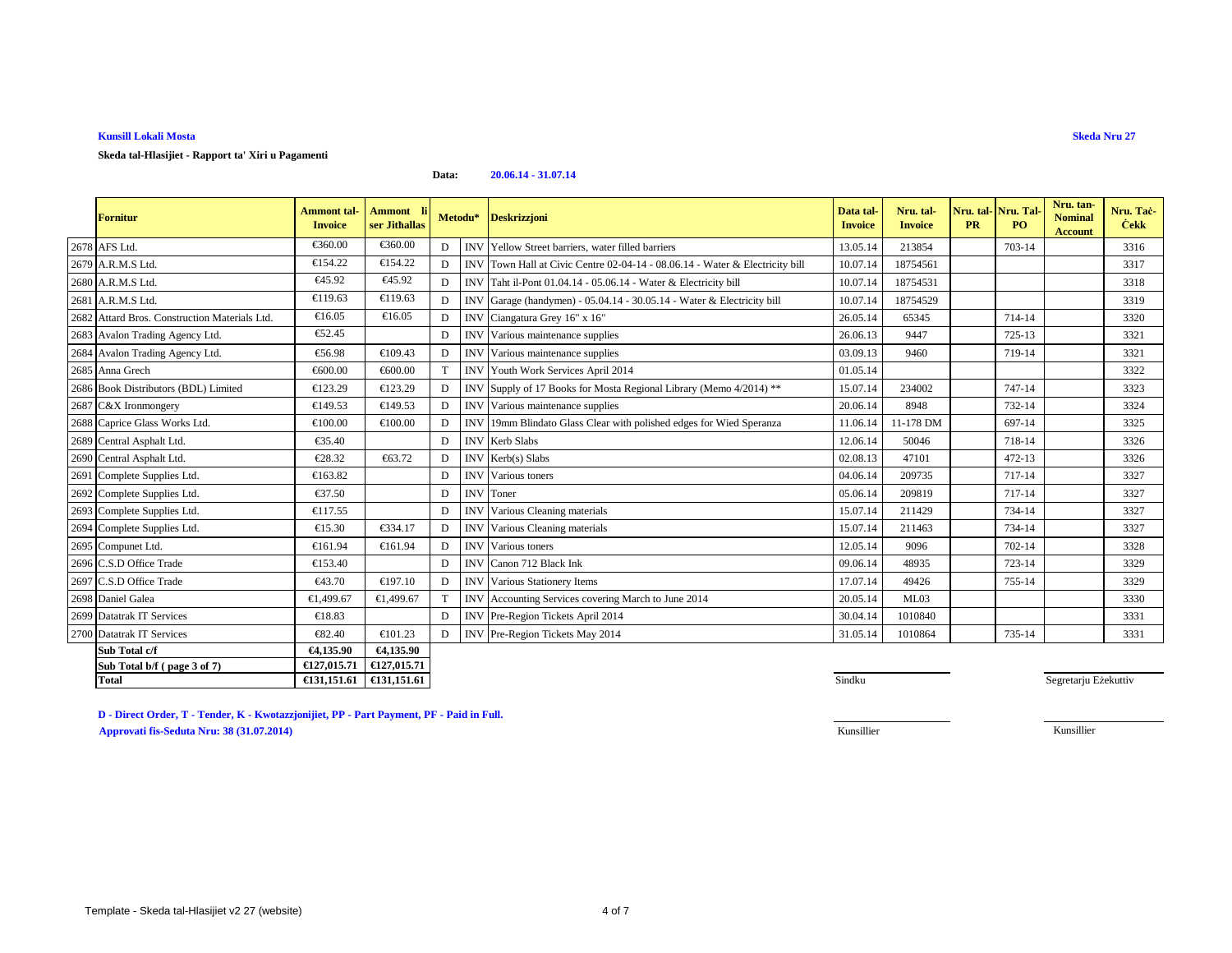**Skeda tal-Hlasijiet - Rapport ta' Xiri u Pagamenti**

#### **Data:20.06.14 - 31.07.14**

|      | <b>Fornitur</b>                          | <b>Ammont</b> tal-<br><b>Invoice</b> | <b>Ammont</b><br>ser Jithallas |             | Metodu*    | <b>Deskrizzjoni</b>                                                      | Data tal-<br><b>Invoice</b> | Nru. tal-<br><b>Invoice</b> | Nru. tal-Nru. Tal-<br><b>PR</b> | PO     | Nru. tan-<br><b>Nominal</b><br><b>Account</b> | Nru. Tac-<br><b>Cekk</b> |
|------|------------------------------------------|--------------------------------------|--------------------------------|-------------|------------|--------------------------------------------------------------------------|-----------------------------|-----------------------------|---------------------------------|--------|-----------------------------------------------|--------------------------|
| 2701 | Design & Technical Resources Limited     | €616.23                              | €616.23                        |             | <b>INV</b> | Measurment of works - Repaving of Alley No. 1 San Anton Abbati (UIF)     | 27.05.14                    | DG/20051410                 |                                 |        |                                               | 3332                     |
|      | 2702 Ell's Urban Services Ltd.           | €4,221.12                            | €4,221.12                      | T           |            | INV Road patching in Tri il-Waqqafa                                      | 29.10.13                    | M14-01                      |                                 |        |                                               | 3333                     |
|      | 2703 ELC Ltd.                            | €3,380.83                            | €3,380.83                      |             | <b>INV</b> | Cleaning and Maintenance of parks and ardens May 2014                    | 30.05.14                    | 10682                       |                                 |        |                                               | 3334                     |
|      | 2704 Frankie Mifsud                      | €942.40                              | €942.40                        |             | <b>INV</b> | Maintenance & Cleaning for the Public Convenience + Extra works April 14 | 30.04.14                    | 23                          |                                 |        |                                               | 3335                     |
|      | 2705 Galea Curmi Engineering Consultants | €408.81                              | €408.81                        |             | <b>INV</b> | ContractManager Fee May 2014                                             | 30.05.14                    | 2642                        |                                 |        |                                               | 3336                     |
|      | 2706 Golden Gate Co. Ltd                 | €66.91                               |                                | D           | <b>INV</b> | Canon 712 Black Ink                                                      | 15.05.14                    | 433988                      |                                 | 706-14 |                                               | 3337                     |
|      | 2707 Golden Gate Co. Ltd                 | €72.91                               | €139.82                        | D           | <b>INV</b> | Photo Copy Papers A4 and stapler                                         | 02.07.14                    | 436698                      |                                 | 736-14 |                                               | 3337                     |
|      | 2708 Housing Authority                   | €1,677.50                            | €1.677.50                      | D           | <b>INV</b> | Rent of shops 1-5 Binja tal-Iperanza taz-Zokrija 21.07.14 - 20.01.15     | 23.06.14                    | R20449                      |                                 |        |                                               | 3338                     |
|      | 2709 Dr. Joe Mifsud                      | €590.00                              |                                | T           | <b>INV</b> | Legal Fees March 2014                                                    | 26.06.14                    |                             |                                 |        |                                               | 3339                     |
|      | 2710 Dr. Joe Mifsud                      | €590.00                              | €1,180.00                      | $\mathbf T$ | <b>INV</b> | Legal Fees April 2014                                                    | 26.06.14                    |                             |                                 |        |                                               | 3339                     |
|      | 2711 Jacap Ltd.                          | €396.83                              | €396.83                        | D           | <b>INV</b> | Laser Cutting & engraving of S/S plque for UIF Sqaq San Anton            | 28.05.14                    | 63770                       |                                 | 693-14 |                                               | 3340                     |
|      | 2712 Jimmy Muscat                        | €920.00                              | €920.00                        | T           | <b>INV</b> | Bulky Refuse April 2014                                                  | 22.05.14                    |                             |                                 |        |                                               | 3341                     |
|      | 2713 Joseph Attard                       | €411.76                              |                                | T           | <b>INV</b> | Certification of Resurfacing of Streets PPP 2 - Triq Papa Piju           | 23.06.14                    | 15/14M                      |                                 |        |                                               | 3342                     |
|      | 2714 Joseph Attard                       | €196.19                              | €607.95                        |             | <b>INV</b> | Certification of Resurfacing of Steets PPP 2 - Triq S. Fiteni            | 30.06.14                    | 16/14M                      |                                 |        |                                               | 3342                     |
|      | 2715 Koperattiva Tabelli u Sinjali       | €254.56                              |                                | T           | <b>INV</b> | <b>Road Markings</b>                                                     | 06.02.14                    | 19082                       |                                 |        |                                               | 3343                     |
|      | 2716 Koperattiva Tabelli u Sinjali       | €109.52                              |                                | T           | <b>INV</b> | Road Markings                                                            | 06.02.14                    | 19084                       |                                 |        |                                               | 3343                     |
|      | 2717 Koperattiva Tabelli u Sinjali       | €307.99                              | €672.07                        | $\mathbf T$ | <b>INV</b> | <b>Road Markings</b>                                                     | 06.02.14                    | 19083                       |                                 |        |                                               | 3343                     |
|      | 2718 The Lighthouse Keepers              | €30.00                               | €30.00                         |             | <b>INV</b> | <b>Street Lighting Mainteance</b>                                        | 27.11.13                    | 2024                        |                                 |        |                                               | 3344                     |
|      | 2719 The Lighthouse Keepers              | €5.58                                | €5.58                          | T           | <b>INV</b> | <b>Street Lighting Mainteance</b>                                        | 28.11.13                    | 2025                        |                                 |        |                                               | 3344                     |
|      | 2720 The Lighthouse Keepers              | €30.00                               | €30.00                         |             | <b>IN</b>  | <b>Street Lighting Mainteance</b>                                        | 27.11.13                    | 2026                        |                                 |        |                                               | 3344                     |
|      | 2721 The Lighthouse Keepers              | €52.36                               | €52.36                         | T           | <b>INV</b> | <b>Street Lighting Mainteance</b>                                        | 27.11.13                    | 2027                        |                                 |        |                                               | 3344                     |
|      | 2722 The Lighthouse Keepers              | €30.00                               | €30.00                         |             | <b>INV</b> | <b>Street Lighting Mainteance</b>                                        | 27.11.13                    | 2028                        |                                 |        |                                               | 3344                     |
|      | 2723 The Lighthouse Keepers              | €116.94                              | €116.94                        |             | <b>INV</b> | <b>Street Lighting Mainteance</b>                                        | 27.11.13                    | 2029                        |                                 |        |                                               | 3344                     |
|      | 2724 The Lighthouse Keepers              | €27.86                               | €27.86                         |             | <b>INV</b> | <b>Street Lighting Mainteance</b>                                        | 27.11.13                    | 2030                        |                                 |        |                                               | 3344                     |
|      | 2725 The Lighthouse Keepers              | €37.32                               | €37.32                         |             | <b>INV</b> | <b>Street Lighting Mainteance</b>                                        | 27.11.13                    | 2031                        |                                 |        |                                               | 3344                     |
|      | 2726 The Lighthouse Keepers              | €20.04                               | €20.04                         | T           | <b>INV</b> | <b>Street Lighting Mainteance</b>                                        | 28.11.13                    | 2032                        |                                 |        |                                               | 3344                     |
|      | Sub Total c/f                            | €15,513.66                           | €15,513.66                     |             |            |                                                                          |                             |                             |                                 |        |                                               |                          |
|      | Sub Total b/f (page 4 of 7)              | €131,151.61                          | €131,151.61                    |             |            |                                                                          |                             |                             |                                 |        |                                               |                          |
|      | <b>Total</b>                             | €146,665.27                          | €146,665.27                    |             |            |                                                                          | Sindku                      |                             |                                 |        | Segretarju Eżekuttiv                          |                          |

**D - Direct Order, T - Tender, K - Kwotazzjonijiet, PP - Part Payment, PF - Paid in Full.**

**Approvati fis-Seduta Nru: 38 (31.07.2014)**

**n** Sindku

**Skeda Nru 27**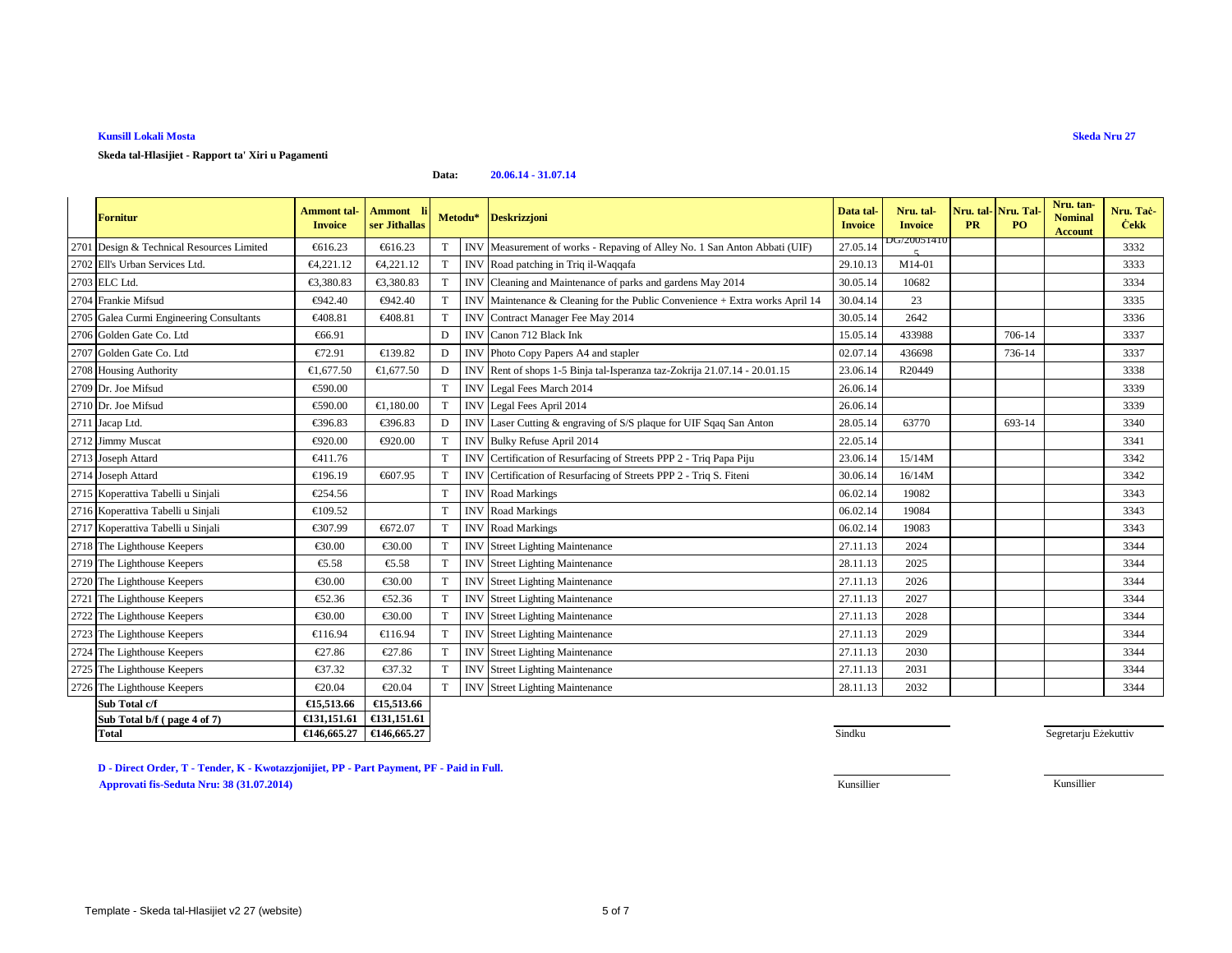**Skeda tal-Hlasijiet - Rapport ta' Xiri u Pagamenti**

#### **Data:20.06.14 - 31.07.14**

| <b>Fornitur</b>                   | <b>Ammont</b> tal-<br><b>Invoice</b> | <b>Ammont</b><br>ser Jithallas |             | Metodu*    | <b>Deskrizzjoni</b>                                             | Data tal-<br><b>Invoice</b> | Nru. tal-<br><b>Invoice</b> | Nru. tal- Nru. Tal<br><b>PR</b> | P <sub>O</sub> | Nru. tan-<br><b>Nominal</b><br><b>Account</b> | Nru. Tac-<br><b>Cekk</b> |
|-----------------------------------|--------------------------------------|--------------------------------|-------------|------------|-----------------------------------------------------------------|-----------------------------|-----------------------------|---------------------------------|----------------|-----------------------------------------------|--------------------------|
| 2727 The Lighthouse Keepers       | €27.22                               | €27.22                         | T           | <b>INV</b> | Street Lighting Mainteance                                      | 28.11.13                    | 2033                        |                                 |                |                                               | 3344                     |
| 2728 The Lighthouse Keepers       | € $0.00$                             | € $0.00$                       | T           | <b>INV</b> | <b>Street Lighting Mainteance</b>                               | 27.11.13                    | 2034                        |                                 |                |                                               | 3344                     |
| 2729 The Lighthouse Keepers       | €5.92                                | €5.92                          | T           | <b>INV</b> | <b>Street Lighting Mainteance</b>                               | 27.11.13                    | 2035                        |                                 |                |                                               | 3344                     |
| 2730 The Lighthouse Keepers       | €30.20                               | €30.20                         | T           | <b>INV</b> | <b>Street Lighting Mainteance</b>                               | 27.11.13                    | 2036                        |                                 |                |                                               | 3344                     |
| 2731 The Lighthouse Keepers       | €101.74                              | €101.74                        | $\mathbf T$ | <b>INV</b> | <b>Street Lighting Mainteance</b>                               | 27.11.13                    | 2038                        |                                 |                |                                               | 3344                     |
| 2732 The Lighthouse Keepers       | €5.92                                | €5.92                          | T           | <b>INV</b> | <b>Street Lighting Mainteance</b>                               | 28.11.13                    | 2039                        |                                 |                |                                               | 3344                     |
| 2733 The Lighthouse Keepers       | €32.03                               | €32.03                         | $\mathbf T$ | <b>INV</b> | <b>Street Lighting Mainteance</b>                               | 28.11.13                    | 2040                        |                                 |                |                                               | 3344                     |
| 2734 The Lighthouse Keepers       | € $0.00$                             | € $0.00$                       | $\mathbf T$ | <b>INV</b> | <b>Street Lighting Mainteance</b>                               | 20.11.13                    | 2041                        |                                 |                |                                               | 3344                     |
| 2735 The Lighthouse Keepers       | €31.98                               | €31.98                         | T           | <b>INV</b> | <b>Street Lighting Mainteance</b>                               | 28.11.13                    | 2043                        |                                 |                |                                               | 3344                     |
| 2736 The Lighthouse Keepers       | €33.83                               | €33.83                         | T           | <b>INV</b> | <b>Street Lighting Mainteance</b>                               | 28.11.13                    | 2044                        |                                 |                |                                               | 3344                     |
| 2737 The Lighthouse Keepers       | €6.62                                | €6.62                          | T           | <b>INV</b> | <b>Street Lighting Mainteance</b>                               | 28.11.13                    | 2045                        |                                 |                |                                               | 3344                     |
| 2738 The Lighthouse Keepers       | €31.34                               | €31.34                         | T           | <b>INV</b> | <b>Street Lighting Mainteance</b>                               | 28.11.13                    | 2046                        |                                 |                |                                               | 3344                     |
| 2739 The Lighthouse Keepers       | €6.62                                | €6.62                          | $\mathbf T$ | <b>INV</b> | <b>Street Lighting Mainteance</b>                               | 28.11.13                    | 2047                        |                                 |                |                                               | 3344                     |
| 2740 Mailbox Services Group       | €169.92                              | €169.92                        | D           | <b>INV</b> | Distribution of Council Magzine May 2014                        | 26.05.14                    | 1859                        |                                 | 707-14         |                                               | 3345                     |
| 2741 Merlin Library               | €256.04                              | €256.04                        | D           | <b>INV</b> | Supply of 55 Books for Mosta Regional Ibrary (Memo 4/2014) **   | 01.07.14                    | 363587                      |                                 | 741-14         |                                               | 3346                     |
| 2742 Northern Cleaning Group Ltd. | €12,301.61                           | €12,301.61                     | T           | <b>INV</b> | Collection of WasteMarch 2014                                   | 31.03.14                    | 3/14                        |                                 |                |                                               | 3347                     |
| 2743 RGS Supplies Ltd.            | €99.12                               | €99.12                         | D           | <b>INV</b> | Various Stationery Items                                        | 20.05.14                    | 276493                      |                                 | 712-14         |                                               | 3348                     |
| 2744 R&G Hardware Stores          | €85.20                               |                                | D           | <b>INV</b> | Various maintenance supplies                                    | 22.04.14                    | 34755                       |                                 | 715-14         |                                               | 3349                     |
| 2745 R&G Hardware Stores          | €96.00                               | €181.20                        | D           | <b>INV</b> | Various maintenance supplies                                    | 10.03.14                    | 34753                       |                                 | 716-14         |                                               | 3349                     |
| 2746 Silver Star Transport Ltd.   | €118.00                              |                                | D           | <b>INV</b> | Transport Service Outing to Zebbug on 15.04.14                  | 30.04.14                    | 10003406                    |                                 | 708-14         |                                               | 3350                     |
| 2747 Silver Star Transport Ltd.   | €25.96                               |                                | T           | <b>INV</b> | Transport Service Day Centre on 28.05.14                        | 31.05.14                    | 10003440                    |                                 |                |                                               | 3350                     |
| 2748 Silver Star Transport Ltd.   | €207.68                              | €351.64                        | T           | <b>INV</b> | Transport Service DayCentre May 2014                            | 31.05.14                    | 10003432                    |                                 |                |                                               | 3350                     |
| 2749 Sierra Book Distributors     | €236.03                              | €236.03                        | D           | <b>INV</b> | Supply of 50 Books for Mosta Reginal Library (Memo 4/2014) **   | 23.06.14                    | 135730                      |                                 | 743-14         |                                               | 3351                     |
| 2750 Steel Techniques             | €800.00                              | €800.00                        | D           | <b>INV</b> | 32 Safety Steel Bars for officewindow sills                     | 25.06.14                    | 614/010                     |                                 | 705-14         |                                               | 3352                     |
| 2751 Union Print Ltd.             | €3,440.85                            |                                | T           |            | INV Council Magazine issue May 2014                             | 20.05.14                    | PI006444                    |                                 |                |                                               | 3353                     |
| 2752 Union Print Ltd.             | €1,905.75                            | €5,346.60                      | T           | <b>INV</b> | Reprint Council Magazine is ne May 2014 (cost of material only) | 30.05.14                    | PI006503                    |                                 |                |                                               | 3353                     |
| Sub Total c/f                     | €20,055.58                           | €20,055.58                     |             |            |                                                                 |                             |                             |                                 |                |                                               |                          |
| Sub Total b/f (page 5 of 7)       | €146,665.27                          | €146,665.27                    |             |            |                                                                 |                             |                             |                                 |                |                                               |                          |
| <b>Total</b>                      | €166,720.85                          | €166,720.85                    |             |            |                                                                 | Sindku                      |                             |                                 |                | Segretarju Eżekuttiv                          |                          |

**D - Direct Order, T - Tender, K - Kwotazzjonijiet, PP - Part Payment, PF - Paid in Full.**

**Approvati fis-Seduta Nru: 38 (31.07.2014)**

**S**indku

**Skeda Nru 27**